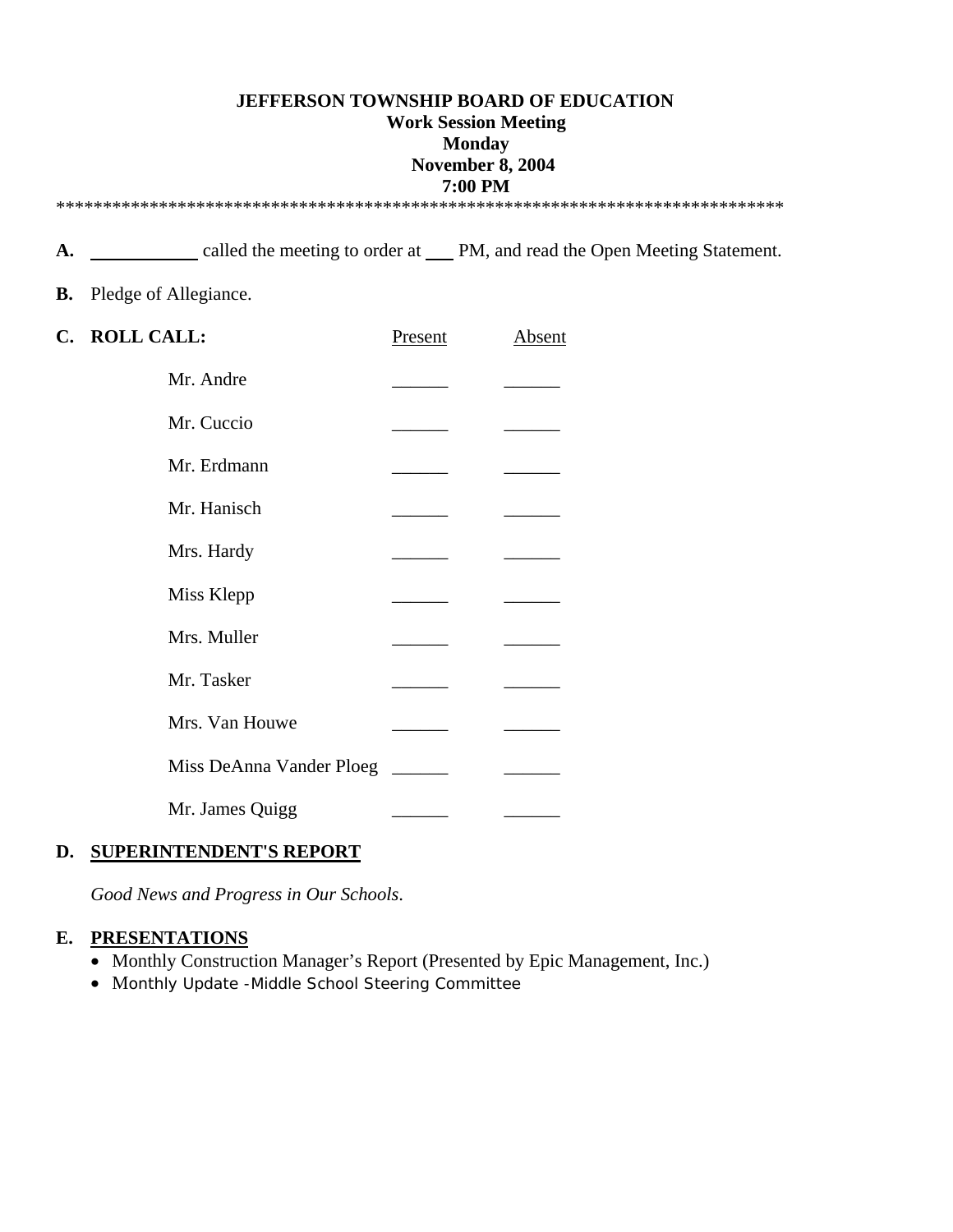### **F. MINUTES OF MEETINGS**

**F.1** Motion by seconded by seconded by that the minutes of the following meeting be approved as submitted:

 October 11, 2004 – Work Session Meeting October 18, 2004 – Regular Meeting

### **G. FINANCE COMMITTEE**

Motion by \_\_\_\_\_\_\_\_\_\_, seconded by \_\_\_\_\_\_\_\_\_, to accept the recommendation of the Superintendent to approve and adopt motions G.1 through G.6, as described below:

- **G.1** Motion to approve the list of **requisitions** dated October 2004 in the amount of \$
- **G.2** Motion to approve the **bills list** dated October 2004 in the amount of \$
- **G.3** Motion to accept the **Treasurer and Secretary's Report** dated September 30, 2004 as being in balance.
- **G.4** Motion to approve the **transfers** dated September 2004 in the amount of \$
- **G.5** Motion that the Board of Education approve the **certification** by the Board Secretary, pursuant to NJAC 6A:23-2.11(c)3, that as of September 30, 2004 no line item account has encumbrances and expenditures, which in total exceed the line item appropriation in violation of NJAC 6A:23-2.11(a).
- **G.6** Motion to certify, in accordance with NJAC 6A:23-2.11(c)4, that as of September 30, 2004, after review of the Board Secretary's and Treasurer's **Monthly Financial Reports** and upon consultation with the appropriate district officials, to the best of our knowledge no major account or fund has been overexpended in violation of NJAC 6A:23-2.11(b), and that sufficient funds are available to meet the district's financial obligations for the remainder of the fiscal year.

# **H**. **PERSONNEL COMMITTEE**

Motion by \_\_\_\_\_\_\_\_\_\_, seconded by \_\_\_\_\_\_\_\_\_, to accept the recommendation of the Superintendent to approve and adopt motions H.1 and H.2, as described below:

 **H.1** Motion to appoint and submit to the County Superintendent applications for **emergent hiring** and the applicant's attestation that he/she has not been convicted of any disqualifying crime pursuant to the provisions of N.J.S.A. 18A:6-7.1 et. Seq., N.J.S.A. 18A:39-17 et. seq., or N.J.S.A. 18A:6-4.13 et. seq. for those employees listed below: (All appointments are contingent upon receipt of proper teaching certification and all salary placements are pending receipt of college transcripts verifying degree status and letter stating years of service in other districts, \* denotes mentoring required)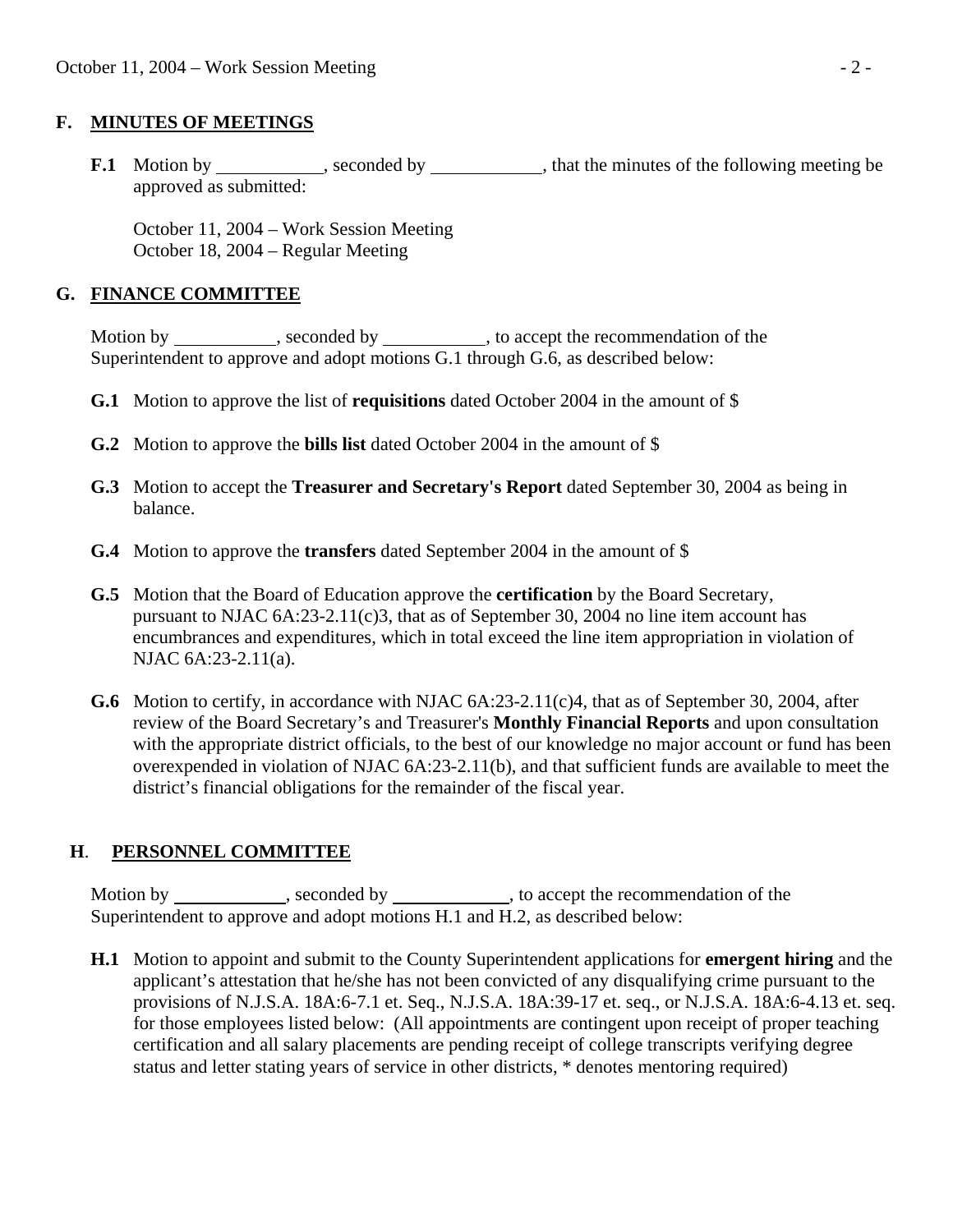| <b>Personnel</b>  |                  |                 |             |        |      |                  |         |                   |
|-------------------|------------------|-----------------|-------------|--------|------|------------------|---------|-------------------|
|                   | <b>Nature of</b> |                 |             |        |      | Date             | Date    |                   |
| Name              | <b>Action</b>    | <b>Position</b> | <b>Step</b> | Salary | Loc. | <b>Effective</b> | Termin. | <b>Discussion</b> |
| A: Administrators |                  |                 |             |        |      |                  |         |                   |
| <b>None</b>       |                  |                 |             |        |      |                  |         |                   |

| <b>B: Instructional</b>                                                                                     |                   |                       |              |            |                 |          |          |                                   |
|-------------------------------------------------------------------------------------------------------------|-------------------|-----------------------|--------------|------------|-----------------|----------|----------|-----------------------------------|
| Peter Tummillo                                                                                              | Retirement        | Music Teacher         |              |            | <b>JTHS</b>     | 6/30/04  | 6/30/04  | Retiring after 26 years           |
| Place holder                                                                                                | Appoint           | Long-term Sub         |              |            | <b>JTHS</b>     |          |          | Phys Ed replacement               |
| Kristie Rowe                                                                                                | Resignation       | Grade 3               |              |            | <b>WR</b>       | 12/0404  | 12/04/04 |                                   |
| C: Non-Instructional                                                                                        |                   |                       |              |            |                 |          |          |                                   |
| Kristine Burd                                                                                               | Resignation       | Sp Ed Aide            |              |            | <b>ETB</b>      | 9/23/04  | 9/23/04  |                                   |
| Nancy Diamandas                                                                                             | Leave of Abs.     | <b>Hall Monitor</b>   |              |            | <b>JTHS</b>     | 10/1/04  | 10/31/04 | Unpaid medical leave              |
| June McNamara                                                                                               | Salary Adjustment | Part-time Clerk       | 1            | \$8,695.55 | <b>ETB</b>      | 9/1/04   | 6/30/05  | From .21 to .29                   |
| Denise Lagomarsino                                                                                          | Increase of Hours | Media Aide            | 3            | \$15.69/hr | <b>ETB</b>      | 9/20/04  | 6/30/05  | From 10 hrs to 19 3/4<br>per week |
| John Conklin                                                                                                | Appoint           | Custodian             | 1            | \$15.94/hr | <b>JTHS</b>     | 10/11/04 | 6/30/05  |                                   |
| Jose Montes-Ramirez                                                                                         | Appoint           | Custodian             | 1            | \$15.94/hr | Stanlick        | 10/18/04 | 6/30/05  |                                   |
| Jeanne Hantsen                                                                                              | Increase of Hours | <b>Classroom Aide</b> | $\mathbf{1}$ | \$16.00/hr | <b>Stanlick</b> | 9/1/04   | 6/30/05  | From 6 to 6.33 hrs per<br>day     |
| Jeanne Hantsen                                                                                              | Appoint           | Transp. Aide          | 1            | \$15.69/hr |                 | 9/1/04   | 6/30/05  | .25 hrs per day                   |
| Placeholder                                                                                                 | Appoint           | Network Admin.        |              |            |                 |          |          |                                   |
| D: Substitutes/Other                                                                                        |                   |                       |              |            |                 |          |          |                                   |
| Vicki lannotta                                                                                              | Reappointment     | Sub Teacher           |              | \$80/diem  |                 | 9/1/04   | 6/30/05  |                                   |
| eigh Allocca                                                                                                | Reappointment     | Sub Teacher           |              | \$80/diem  |                 | 9/1/04   | 6/30/05  |                                   |
| Andrea Hall                                                                                                 | Appoint           | Sub Clerical          |              | \$7.50/hr  |                 | 10/12/04 | 6/30/05  |                                   |
| Patricia Ziobro                                                                                             | Appoint           | Sub Teacher           |              | \$80/diem  |                 | 10/12/04 | 6/30/05  |                                   |
| Jarret Unick                                                                                                | Appoint           | Sub Teacher           |              | \$80/diem  |                 | 10/12/04 | 6/30/05  |                                   |
| <b>Christine Henriquez</b>                                                                                  | Appoint           | Sub Teacher           |              | \$80/diem  |                 | 10/12/04 | 6/30/05  |                                   |
| Aleta Eisbacher                                                                                             | Appoint           | <b>Sub Teacher</b>    |              | \$80/diem  |                 | 10/12/04 | 6/30/05  |                                   |
| Melissa Haggert                                                                                             | Appoint           | Sub Teacher           |              | \$80/diem  |                 | 10/19/04 | 6/30/05  |                                   |
| Vanessa Sanchez                                                                                             | Appoint           | Sub Bus Driver        |              | \$14/hr    |                 | 10/19/05 | 6/30/05  |                                   |
| Marilyn Beyel                                                                                               | Appoint           | Sub Aide              |              | \$6.78/hr  |                 | 10/19/04 | 6/30/05  |                                   |
| E. Extra Duty Pay - All salaries subject to adjustment upon final ratification of JTEA Contract             |                   |                       |              |            |                 |          |          |                                   |
|                                                                                                             |                   |                       |              |            |                 |          |          |                                   |
| <b>Cheryl Kanazik</b>                                                                                       | Appoint           | Chaperone             |              | \$100/diem | <b>JTMS</b>     | 10/13/04 | 10/15/04 | <b>Stokes Field Trip</b>          |
| Kenneth Westberg                                                                                            | Appoint           | Chaperone             |              | \$100/diem | <b>JTMS</b>     | 10/13/04 | 10/15/04 | <b>Stokes Field Trip</b>          |
| W.Leigh VanHouten                                                                                           | Appoint           | Chaperone             |              | \$100/diem | <b>JTMS</b>     | 10/13/04 | 10/15/04 | <b>Stokes Field Trip</b>          |
| Jennifer Costabile                                                                                          | Appoint           | Chaperone             |              | \$100/diem | <b>JTMS</b>     | 10/13/04 | 10/15/04 | <b>Stokes Field Trip</b>          |
| <b>Janet King</b>                                                                                           | Appoint           | Chaperone             |              | \$100/diem | <b>JTMS</b>     | 10/13/04 | 10/15/04 | <b>Stokes Field Trip</b>          |
| <b>Kevin Moore</b>                                                                                          | Appoint           | Chaperone             |              | \$100/diem | <b>JTMS</b>     | 10/13/04 | 10/15/04 | <b>Stokes Field Trip</b>          |
| Sharon Ciliento                                                                                             | Appoint           | Chaperone             |              | \$100/diem | <b>JTMS</b>     | 10/13/04 | 10/15/04 | <b>Stokes Field Trip</b>          |
| Carol Fern                                                                                                  | Appoint           | Chaperone             |              | \$100/diem | <b>JTMS</b>     | 10/13/04 | 10/15/04 | <b>Stokes Field Trip</b>          |
| Kathryn Landsman                                                                                            | Appoint           | Chaperone             |              | \$100/diem | <b>JTMS</b>     | 10/13/04 | 10/15/04 | <b>Stokes Field Trip</b>          |
| Kenneth Kuzmiak                                                                                             | Appoint           | Chaperone             |              | \$100/diem | <b>JTMS</b>     | 10/13/04 | 10/15/04 | <b>Stokes Field Trip</b>          |
| Nancy Harris                                                                                                | Appoint           | Chaperone             |              | \$100/diem | <b>JTMS</b>     | 10/13/04 | 10/15/04 | <b>Stokes Field Trip</b>          |
| Sharon Clayton                                                                                              | Appoint           | Chaperone             |              | \$100/diem | <b>JTMS</b>     | 10/25/04 | 10/27/04 | <b>Stokes Field Trip</b>          |
| E. Extra Duty Pay (continued) - All salaries subject to adjustment upon final ratification of JTEA Contract |                   |                       |              |            |                 |          |          |                                   |
| <b>Sharon Ciliento</b>                                                                                      | Appoint           | Chaperone             |              | \$100/diem | <b>JTMS</b>     | 10/25/04 | 10/27/04 | <b>Stokes Field Trip</b>          |
| W. Leigh VanHouten                                                                                          | Appoint           | Chaperone             |              | \$100/diem | <b>JTMS</b>     | 10/25/04 | 10/27/04 | <b>Stokes Field Trip</b>          |
| Kevin Moore                                                                                                 | Appoint           | Chaperone             |              | \$100/diem | <b>JTMS</b>     | 10/25/04 | 10/27/04 | <b>Stokes Field Trip</b>          |
| Kathryn Landsman                                                                                            | Appoint           | Chaperone             |              | \$100/diem | <b>JTMS</b>     | 10/25/04 | 10/27/04 | <b>Stokes Field Trip</b>          |
| Kenneth Kuzmiak                                                                                             | Appoint           | Chaperone             |              | \$100/diem | <b>JTMS</b>     | 10/25/04 | 10/27/04 | <b>Stokes Field Trip</b>          |
| <b>Cheryl Kanazik</b>                                                                                       | Appoint           | Chaperone             |              | \$100/diem | <b>JTMS</b>     | 10/25/04 | 10/27/04 | <b>Stokes Field Trip</b>          |
| Christina Hardin                                                                                            | Appoint           | Chaperone             |              | \$100/diem | <b>JTMS</b>     | 10/25/04 | 10/27/04 | <b>Stokes Field Trip</b>          |
| Kenneth Westberg                                                                                            | Appoint           | Chaperone             |              | \$100/diem | <b>JTMS</b>     | 10/25/04 | 10/27/04 | <b>Stokes Field Trip</b>          |
| Jessica Hoertel                                                                                             | Appoint           | Chaperone             |              | \$100/diem | <b>JTMS</b>     | 10/25/04 | 10/27/04 | <b>Stokes Field Trip</b>          |
| Nancy Harris                                                                                                | Appoint           | Chaperone             |              | \$100/diem | <b>JTMS</b>     | 10/25/04 | 10/27/04 | <b>Stokes Field Trip</b>          |
| Kenneth Westberg                                                                                            | Appoint           | Chaperone             |              | \$100/diem | <b>JTMS</b>     | 10/27/04 | 10/29/04 | <b>Stokes Field Trip</b>          |
| Sharon Ciliento                                                                                             | Appoint           | Chaperone             |              | \$100/diem | <b>JTMS</b>     | 10/27/04 | 10/29/04 | <b>Stokes Field Trip</b>          |
| Carol Fern                                                                                                  | Appoint           | Chaperone             |              | \$100/diem | <b>JTMS</b>     | 10/27/04 | 10/29/04 | <b>Stokes Field Trip</b>          |
| Pamela Graham                                                                                               | Appoint           | Chaperone             |              | \$100/diem | <b>JTMS</b>     | 10/27/04 | 10/29/04 | <b>Stokes Field Trip</b>          |
| <b>Theresa Koontz</b>                                                                                       | Appoint           | Chaperone             |              | \$100/diem | <b>JTMS</b>     | 10/27/04 | 10/29/04 | <b>Stokes Field Trip</b>          |
| Monica Heller                                                                                               | Appoint           | Chaperone             |              | \$100/diem | <b>JTMS</b>     | 10/27/04 | 10/29/04 | <b>Stokes Field Trip</b>          |
| Jennifer Costabile                                                                                          | Appoint           | Chaperone             |              | \$100/diem | <b>JTMS</b>     | 10/27/04 | 10/29/04 | <b>Stokes Field Trip</b>          |
| Kevin Moore                                                                                                 | Appoint           | Chaperone             |              | \$100/diem | <b>JTMS</b>     | 10/27/04 | 10/29/04 | Stokes Field Trip                 |
| Kathleen D'Ambrosio                                                                                         | Appoint           | Chaperone             |              | \$100/diem | <b>JTMS</b>     | 10/27/04 | 10/29/04 | <b>Stokes Field Trip</b>          |
| Nancy Harris                                                                                                | Appoint           | Chaperone             |              | \$100/diem | <b>JTMS</b>     | 10/27/04 | 10/29/04 | <b>Stokes Field Trip</b>          |
| <b>Babette Stewart</b>                                                                                      | Appoint           | Chaperone             |              | N/A        | <b>JTMS</b>     | 10/27/04 | 10/29/04 | " " " " Days Only                 |
|                                                                                                             |                   |                       |              |            |                 |          |          |                                   |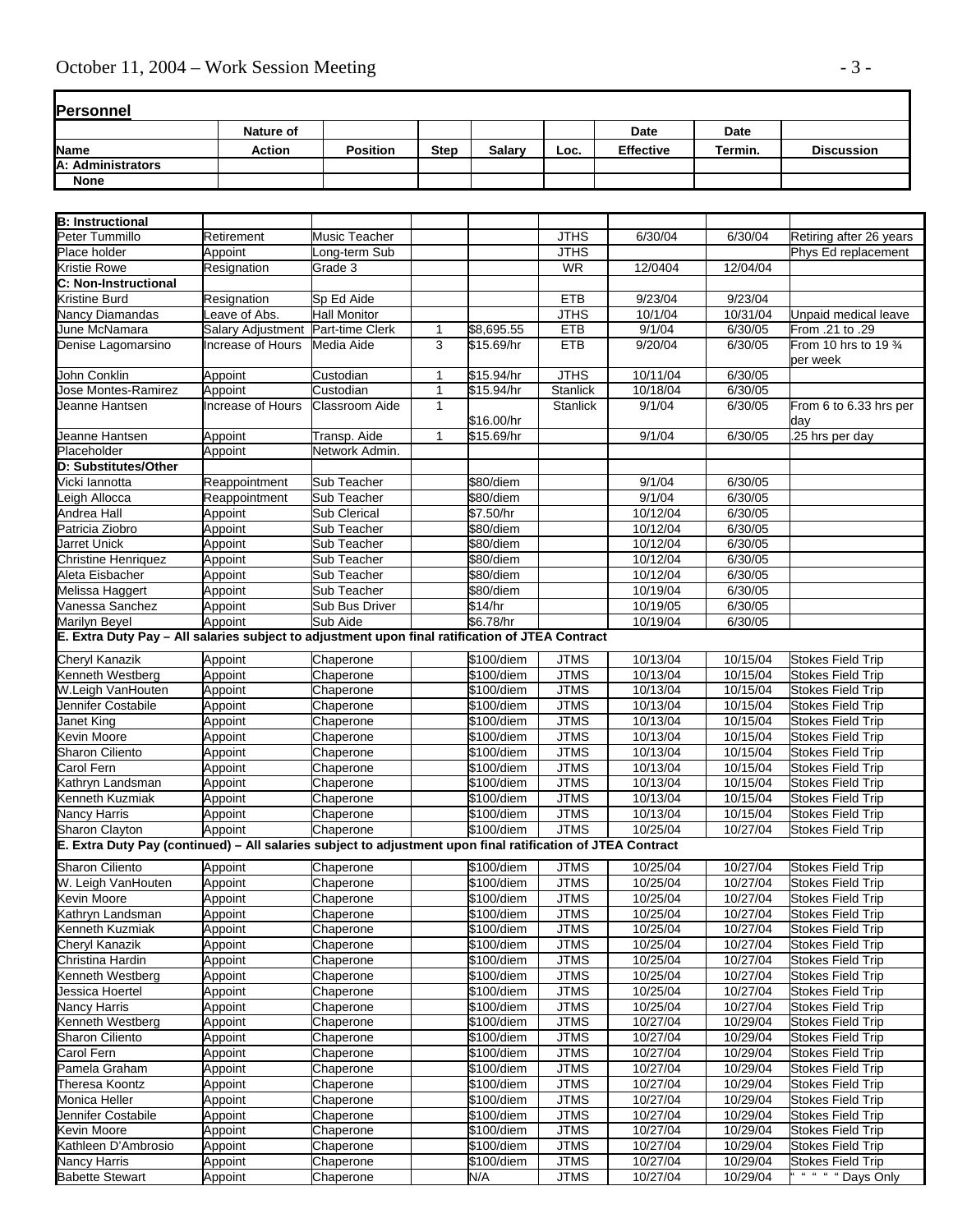# October 11, 2004 – Work Session Meeting - 4 -

| <b>JTHS</b><br>2004/05<br>Appoint<br>Interact Club<br>Level 1<br><b>SEER</b><br>\$305.77<br><b>JTHS</b><br>2004/05<br>Appoint<br><b>JTHS</b><br>2004/05<br><b>Kevin McCabe</b><br>Jr Class Advisor<br>\$1,409.62*<br>Appoint<br>*Salary split<br><b>JTHS</b><br>2004/05<br>ynne Cilli<br><b>Red Cross</b><br>Level 1<br>Appoint<br>ynne Cilli<br><b>FEA</b><br><b>JTHS</b><br>2004/05<br>Appoint<br>Level 1<br><b>JTHS</b><br>2004/05<br>ori Kircher<br><b>TATU</b><br>Appoint<br>Level 1<br><b>JTHS</b><br>2004/05<br>Set/Stage<br>\$364.14<br>Appoint<br>2004/05<br><b>Public Relations</b><br>\$770.15<br>Milton<br>Appoint<br>2004/05<br>Helen Remshifski<br><b>Public Relations</b><br>Appoint<br>\$770.15<br>Drummond<br>2004/05<br><b>Public Relations</b><br>\$770.15<br><b>ETB</b><br>Appoint<br>2004/05<br><b>Public Relations</b><br>\$770.15<br>Cozy Lake<br>Appoint<br>Stanlick<br>2004/05<br><b>Public Relations</b><br>\$770.15<br>Diane Constantino<br>Appoint<br>2004/05<br><b>Public Relations</b><br>\$770.15<br>Wht Rock<br>Appoint<br>2004/05<br>Mary Ann Marchiano and Appoint<br><b>Public Relations</b><br>\$770.15*<br><b>JTMS</b><br>'Salary split<br>Virginia Osborne<br><b>JTMS</b><br>2004/05<br>Appoint<br>Select Band<br>Level 3<br><b>CST</b><br>\$17.50<br>9/16/04<br>Appoint<br>Summer Eval.<br>Legal/summer eval.<br><b>CST</b><br>9/02/04<br>Dalyce Boyer<br>\$980.00<br>9/10/04<br>Legal/summer eval.<br>Appoint<br>Summer Eval.<br><b>CST</b><br>\$70.00<br>9/10/04<br>Appoint<br>Summer Eval.<br>Legal/summer eval.<br><b>CST</b><br>6/25/04<br>Summer Eval.<br>\$122.50<br>7/30/04<br>Appoint<br>Legal/summer eval.<br><b>CST</b><br>8/26/04<br>8/27/04<br>Summer Eval.<br>\$17.50<br>Legal/summer eval.<br>Appoint<br>$\overline{\text{CST}}$<br>9/14/04<br>Appoint<br>Summer Eval.<br>\$35.00<br>Legal/summer eval.<br>\$192.50<br><b>CST</b><br>9/14/04<br>Vanessa Tucker<br>Summer Eval.<br>Legal/summer eval.<br>Appoint<br>CST<br>7/30/04<br><b>Kay Richards</b><br>\$140.00<br>8/23/04<br>Legal/summer eval.<br>Appoint<br>Summer Eval.<br><b>CST</b><br>8/23/04<br>Legal/summer eval.<br>Denyse Edge<br>Appoint<br>Summer Eval.<br>\$525.00<br>9/2/04<br>$\overline{\text{CST}}$<br>9/2/04<br><b>Suzanne Rodgers</b><br>\$210.00<br>Appoint<br>Summer Eval.<br>Legal/summer eval.<br><b>JTMS</b><br>2004/05<br>Sharon Clayton<br>Art<br>\$364.14<br>Appoint<br>For musical<br>Appoint<br>Choreographer<br>\$364.14<br><b>JTMS</b><br>2004/05<br>Cheryl Cantoni<br>For musical<br><b>JTMS</b><br>2004/05<br>Jessica Hoertel<br>Appoint<br>\$364.14<br>For musical<br>Costumes<br>David Bresett<br><b>JTMS</b><br>2004/05<br>\$364.14<br>Appoint<br>_ighting<br>For musical<br><b>JTMS</b><br><b>Sharon Ciliento</b><br>2004/05<br>Appoint<br>Props<br>\$364.14<br>For musical<br><b>JTMS</b><br>2004/05<br>Jennifer Costabile<br>Pub/Tickets<br>\$200.47<br>Appoint<br>For musical<br><b>JTMS</b><br>\$364.14<br>2004/05<br><b>Sharon Clayton</b><br>Appoint<br>Scenery/Set<br>For musical<br><b>JTMS</b><br>Drama Club<br>\$305.77<br>2004/05<br>Cheryl Cantoni<br>Appoint<br><b>JTMS</b><br>2004/05<br><b>Music Director</b><br>\$1,644.35<br>Joan Lucas<br>Appoint<br>For musical Voc/Instr.<br>Cheryl Cantoni<br>Drama Director<br>\$2004.69<br><b>JTMS</b><br>2004/05<br>Appoint<br>For musical<br><b>JTMS</b><br>2004/05<br>Cheryl Cantoni<br>Appoint<br>\$1,584.71<br>Per production stipend<br>Drama<br>8 <sup>th</sup> Gr Advisor<br>\$241.70<br><b>JTMS</b><br>2004/05<br><b>Sharon Ciliento</b><br>Appoint<br>2004/05<br>8 <sup>th</sup> Gr Advisor<br>\$241.70<br><b>JTMS</b><br><b>Sharon Clayton</b><br>Appoint<br>2004/05<br>8 <sup>th</sup> Gr Advisor<br>\$241.70<br><b>JTMS</b><br>Cheryl Cantoni<br>Appoint<br>8 <sup>th</sup> Gr Advisor<br><b>JTMS</b><br>\$241.70<br>2004/05<br>Janet King<br>Appoint<br><b>Richard Barrieres</b><br>Jazz Band<br>\$305.77<br><b>JTMS</b><br>2004/05<br>Appoint<br>Jr. Great Books<br><b>JTMS</b><br>2004/05<br>\$951.49<br>Jessica Hoertel<br>Kathy D'Ambrosio<br>Appoint<br>\$951.49<br><b>JTMS</b><br>2004/05<br>Appoint<br>Jr. Great Books<br>Cheryl Cantoni<br>\$152.88<br><b>JTMS</b><br>For Talent Show<br>Appoint<br>2004/05<br>Lighting<br>Lighting<br>\$152.88<br><b>JTMS</b><br>2004/05<br>For Talent Show<br>Serina Alfano<br>Appoint<br><b>JTMS</b><br>Joan Lucas<br><b>Talent Show</b><br>\$218.23<br>Appoint<br>2004/05<br>E. Extra Duty Pay (continued) - All salaries subject to adjustment upon final ratification of JTEA Contract<br>\$218.23<br><b>JTMS</b><br>Appoint<br><b>Talent Show</b><br>2004/05<br>Appoint<br><b>JTMS</b><br>iterary Mag.<br>\$269.61<br>2004/05<br>\$269.61<br><b>JTMS</b><br>2004/05<br>Appoint<br>Literary Mag.<br>Kathryn Landsman<br>Student Council<br>$\overline{$1,212.97}$<br><b>JTMS</b><br>2004/05<br>Appoint<br><b>JTMS</b><br>2004/05<br>Appoint<br>Select Choir<br>\$305.77<br>Joan Lucas<br>Kathleen D'Ambrosio<br><b>Typing Club</b><br>\$305.77<br><b>JTMS</b><br>2004/05<br>Appoint<br>Sharon Clayton<br>\$831.05<br><b>JTMS</b><br>2004/05<br>Appoint<br>Yearbook<br><b>JTMS</b><br>2004/05<br>Appoint<br>Yearbook<br>\$831.05<br>Young Astro.<br><b>JTMS</b><br>2004/05<br>Appoint<br>\$2,283.82<br>\$385.71<br><b>JTMS</b><br>2004/05<br>Environmental<br>Appoint | Jennifer Walsh           | Appoint | <b>Summer Work</b> | \$35/hr | <b>JTHS</b> | 7/1/04 | 8/30/04 | <b>Sport Physicals</b> |
|------------------------------------------------------------------------------------------------------------------------------------------------------------------------------------------------------------------------------------------------------------------------------------------------------------------------------------------------------------------------------------------------------------------------------------------------------------------------------------------------------------------------------------------------------------------------------------------------------------------------------------------------------------------------------------------------------------------------------------------------------------------------------------------------------------------------------------------------------------------------------------------------------------------------------------------------------------------------------------------------------------------------------------------------------------------------------------------------------------------------------------------------------------------------------------------------------------------------------------------------------------------------------------------------------------------------------------------------------------------------------------------------------------------------------------------------------------------------------------------------------------------------------------------------------------------------------------------------------------------------------------------------------------------------------------------------------------------------------------------------------------------------------------------------------------------------------------------------------------------------------------------------------------------------------------------------------------------------------------------------------------------------------------------------------------------------------------------------------------------------------------------------------------------------------------------------------------------------------------------------------------------------------------------------------------------------------------------------------------------------------------------------------------------------------------------------------------------------------------------------------------------------------------------------------------------------------------------------------------------------------------------------------------------------------------------------------------------------------------------------------------------------------------------------------------------------------------------------------------------------------------------------------------------------------------------------------------------------------------------------------------------------------------------------------------------------------------------------------------------------------------------------------------------------------------------------------------------------------------------------------------------------------------------------------------------------------------------------------------------------------------------------------------------------------------------------------------------------------------------------------------------------------------------------------------------------------------------------------------------------------------------------------------------------------------------------------------------------------------------------------------------------------------------------------------------------------------------------------------------------------------------------------------------------------------------------------------------------------------------------------------------------------------------------------------------------------------------------------------------------------------------------------------------------------------------------------------------------------------------------------------------------------------------------------------------------------------------------------------------------------------------------------------------------------------------------------------------------------------------------------------------------------------------------------------------------------------------------------------------------------------------------------------------------------------------------------------------------------------------------------------------------------------------------------------------------------------------------------------------------------------------------------------------------------------------------------------------------------------------------------------------------------------------------------------------------------------------------------------------------------------------------------------------------------------------------------------------------------------------------------------------------------------------------------------------------------------------|--------------------------|---------|--------------------|---------|-------------|--------|---------|------------------------|
|                                                                                                                                                                                                                                                                                                                                                                                                                                                                                                                                                                                                                                                                                                                                                                                                                                                                                                                                                                                                                                                                                                                                                                                                                                                                                                                                                                                                                                                                                                                                                                                                                                                                                                                                                                                                                                                                                                                                                                                                                                                                                                                                                                                                                                                                                                                                                                                                                                                                                                                                                                                                                                                                                                                                                                                                                                                                                                                                                                                                                                                                                                                                                                                                                                                                                                                                                                                                                                                                                                                                                                                                                                                                                                                                                                                                                                                                                                                                                                                                                                                                                                                                                                                                                                                                                                                                                                                                                                                                                                                                                                                                                                                                                                                                                                                                                                                                                                                                                                                                                                                                                                                                                                                                                                                                                                                                          | Gail DeGraw              |         |                    |         |             |        |         |                        |
|                                                                                                                                                                                                                                                                                                                                                                                                                                                                                                                                                                                                                                                                                                                                                                                                                                                                                                                                                                                                                                                                                                                                                                                                                                                                                                                                                                                                                                                                                                                                                                                                                                                                                                                                                                                                                                                                                                                                                                                                                                                                                                                                                                                                                                                                                                                                                                                                                                                                                                                                                                                                                                                                                                                                                                                                                                                                                                                                                                                                                                                                                                                                                                                                                                                                                                                                                                                                                                                                                                                                                                                                                                                                                                                                                                                                                                                                                                                                                                                                                                                                                                                                                                                                                                                                                                                                                                                                                                                                                                                                                                                                                                                                                                                                                                                                                                                                                                                                                                                                                                                                                                                                                                                                                                                                                                                                          | Karen Vanderbok          |         |                    |         |             |        |         |                        |
|                                                                                                                                                                                                                                                                                                                                                                                                                                                                                                                                                                                                                                                                                                                                                                                                                                                                                                                                                                                                                                                                                                                                                                                                                                                                                                                                                                                                                                                                                                                                                                                                                                                                                                                                                                                                                                                                                                                                                                                                                                                                                                                                                                                                                                                                                                                                                                                                                                                                                                                                                                                                                                                                                                                                                                                                                                                                                                                                                                                                                                                                                                                                                                                                                                                                                                                                                                                                                                                                                                                                                                                                                                                                                                                                                                                                                                                                                                                                                                                                                                                                                                                                                                                                                                                                                                                                                                                                                                                                                                                                                                                                                                                                                                                                                                                                                                                                                                                                                                                                                                                                                                                                                                                                                                                                                                                                          |                          |         |                    |         |             |        |         |                        |
|                                                                                                                                                                                                                                                                                                                                                                                                                                                                                                                                                                                                                                                                                                                                                                                                                                                                                                                                                                                                                                                                                                                                                                                                                                                                                                                                                                                                                                                                                                                                                                                                                                                                                                                                                                                                                                                                                                                                                                                                                                                                                                                                                                                                                                                                                                                                                                                                                                                                                                                                                                                                                                                                                                                                                                                                                                                                                                                                                                                                                                                                                                                                                                                                                                                                                                                                                                                                                                                                                                                                                                                                                                                                                                                                                                                                                                                                                                                                                                                                                                                                                                                                                                                                                                                                                                                                                                                                                                                                                                                                                                                                                                                                                                                                                                                                                                                                                                                                                                                                                                                                                                                                                                                                                                                                                                                                          |                          |         |                    |         |             |        |         |                        |
|                                                                                                                                                                                                                                                                                                                                                                                                                                                                                                                                                                                                                                                                                                                                                                                                                                                                                                                                                                                                                                                                                                                                                                                                                                                                                                                                                                                                                                                                                                                                                                                                                                                                                                                                                                                                                                                                                                                                                                                                                                                                                                                                                                                                                                                                                                                                                                                                                                                                                                                                                                                                                                                                                                                                                                                                                                                                                                                                                                                                                                                                                                                                                                                                                                                                                                                                                                                                                                                                                                                                                                                                                                                                                                                                                                                                                                                                                                                                                                                                                                                                                                                                                                                                                                                                                                                                                                                                                                                                                                                                                                                                                                                                                                                                                                                                                                                                                                                                                                                                                                                                                                                                                                                                                                                                                                                                          |                          |         |                    |         |             |        |         |                        |
|                                                                                                                                                                                                                                                                                                                                                                                                                                                                                                                                                                                                                                                                                                                                                                                                                                                                                                                                                                                                                                                                                                                                                                                                                                                                                                                                                                                                                                                                                                                                                                                                                                                                                                                                                                                                                                                                                                                                                                                                                                                                                                                                                                                                                                                                                                                                                                                                                                                                                                                                                                                                                                                                                                                                                                                                                                                                                                                                                                                                                                                                                                                                                                                                                                                                                                                                                                                                                                                                                                                                                                                                                                                                                                                                                                                                                                                                                                                                                                                                                                                                                                                                                                                                                                                                                                                                                                                                                                                                                                                                                                                                                                                                                                                                                                                                                                                                                                                                                                                                                                                                                                                                                                                                                                                                                                                                          |                          |         |                    |         |             |        |         |                        |
|                                                                                                                                                                                                                                                                                                                                                                                                                                                                                                                                                                                                                                                                                                                                                                                                                                                                                                                                                                                                                                                                                                                                                                                                                                                                                                                                                                                                                                                                                                                                                                                                                                                                                                                                                                                                                                                                                                                                                                                                                                                                                                                                                                                                                                                                                                                                                                                                                                                                                                                                                                                                                                                                                                                                                                                                                                                                                                                                                                                                                                                                                                                                                                                                                                                                                                                                                                                                                                                                                                                                                                                                                                                                                                                                                                                                                                                                                                                                                                                                                                                                                                                                                                                                                                                                                                                                                                                                                                                                                                                                                                                                                                                                                                                                                                                                                                                                                                                                                                                                                                                                                                                                                                                                                                                                                                                                          | Kristen Smith            |         |                    |         |             |        |         |                        |
|                                                                                                                                                                                                                                                                                                                                                                                                                                                                                                                                                                                                                                                                                                                                                                                                                                                                                                                                                                                                                                                                                                                                                                                                                                                                                                                                                                                                                                                                                                                                                                                                                                                                                                                                                                                                                                                                                                                                                                                                                                                                                                                                                                                                                                                                                                                                                                                                                                                                                                                                                                                                                                                                                                                                                                                                                                                                                                                                                                                                                                                                                                                                                                                                                                                                                                                                                                                                                                                                                                                                                                                                                                                                                                                                                                                                                                                                                                                                                                                                                                                                                                                                                                                                                                                                                                                                                                                                                                                                                                                                                                                                                                                                                                                                                                                                                                                                                                                                                                                                                                                                                                                                                                                                                                                                                                                                          | <b>Margaret Willis</b>   |         |                    |         |             |        |         |                        |
|                                                                                                                                                                                                                                                                                                                                                                                                                                                                                                                                                                                                                                                                                                                                                                                                                                                                                                                                                                                                                                                                                                                                                                                                                                                                                                                                                                                                                                                                                                                                                                                                                                                                                                                                                                                                                                                                                                                                                                                                                                                                                                                                                                                                                                                                                                                                                                                                                                                                                                                                                                                                                                                                                                                                                                                                                                                                                                                                                                                                                                                                                                                                                                                                                                                                                                                                                                                                                                                                                                                                                                                                                                                                                                                                                                                                                                                                                                                                                                                                                                                                                                                                                                                                                                                                                                                                                                                                                                                                                                                                                                                                                                                                                                                                                                                                                                                                                                                                                                                                                                                                                                                                                                                                                                                                                                                                          |                          |         |                    |         |             |        |         |                        |
|                                                                                                                                                                                                                                                                                                                                                                                                                                                                                                                                                                                                                                                                                                                                                                                                                                                                                                                                                                                                                                                                                                                                                                                                                                                                                                                                                                                                                                                                                                                                                                                                                                                                                                                                                                                                                                                                                                                                                                                                                                                                                                                                                                                                                                                                                                                                                                                                                                                                                                                                                                                                                                                                                                                                                                                                                                                                                                                                                                                                                                                                                                                                                                                                                                                                                                                                                                                                                                                                                                                                                                                                                                                                                                                                                                                                                                                                                                                                                                                                                                                                                                                                                                                                                                                                                                                                                                                                                                                                                                                                                                                                                                                                                                                                                                                                                                                                                                                                                                                                                                                                                                                                                                                                                                                                                                                                          | <b>Diane Smart</b>       |         |                    |         |             |        |         |                        |
|                                                                                                                                                                                                                                                                                                                                                                                                                                                                                                                                                                                                                                                                                                                                                                                                                                                                                                                                                                                                                                                                                                                                                                                                                                                                                                                                                                                                                                                                                                                                                                                                                                                                                                                                                                                                                                                                                                                                                                                                                                                                                                                                                                                                                                                                                                                                                                                                                                                                                                                                                                                                                                                                                                                                                                                                                                                                                                                                                                                                                                                                                                                                                                                                                                                                                                                                                                                                                                                                                                                                                                                                                                                                                                                                                                                                                                                                                                                                                                                                                                                                                                                                                                                                                                                                                                                                                                                                                                                                                                                                                                                                                                                                                                                                                                                                                                                                                                                                                                                                                                                                                                                                                                                                                                                                                                                                          | Denise Morando           |         |                    |         |             |        |         |                        |
|                                                                                                                                                                                                                                                                                                                                                                                                                                                                                                                                                                                                                                                                                                                                                                                                                                                                                                                                                                                                                                                                                                                                                                                                                                                                                                                                                                                                                                                                                                                                                                                                                                                                                                                                                                                                                                                                                                                                                                                                                                                                                                                                                                                                                                                                                                                                                                                                                                                                                                                                                                                                                                                                                                                                                                                                                                                                                                                                                                                                                                                                                                                                                                                                                                                                                                                                                                                                                                                                                                                                                                                                                                                                                                                                                                                                                                                                                                                                                                                                                                                                                                                                                                                                                                                                                                                                                                                                                                                                                                                                                                                                                                                                                                                                                                                                                                                                                                                                                                                                                                                                                                                                                                                                                                                                                                                                          |                          |         |                    |         |             |        |         |                        |
|                                                                                                                                                                                                                                                                                                                                                                                                                                                                                                                                                                                                                                                                                                                                                                                                                                                                                                                                                                                                                                                                                                                                                                                                                                                                                                                                                                                                                                                                                                                                                                                                                                                                                                                                                                                                                                                                                                                                                                                                                                                                                                                                                                                                                                                                                                                                                                                                                                                                                                                                                                                                                                                                                                                                                                                                                                                                                                                                                                                                                                                                                                                                                                                                                                                                                                                                                                                                                                                                                                                                                                                                                                                                                                                                                                                                                                                                                                                                                                                                                                                                                                                                                                                                                                                                                                                                                                                                                                                                                                                                                                                                                                                                                                                                                                                                                                                                                                                                                                                                                                                                                                                                                                                                                                                                                                                                          | Claire Brennan           |         |                    |         |             |        |         |                        |
|                                                                                                                                                                                                                                                                                                                                                                                                                                                                                                                                                                                                                                                                                                                                                                                                                                                                                                                                                                                                                                                                                                                                                                                                                                                                                                                                                                                                                                                                                                                                                                                                                                                                                                                                                                                                                                                                                                                                                                                                                                                                                                                                                                                                                                                                                                                                                                                                                                                                                                                                                                                                                                                                                                                                                                                                                                                                                                                                                                                                                                                                                                                                                                                                                                                                                                                                                                                                                                                                                                                                                                                                                                                                                                                                                                                                                                                                                                                                                                                                                                                                                                                                                                                                                                                                                                                                                                                                                                                                                                                                                                                                                                                                                                                                                                                                                                                                                                                                                                                                                                                                                                                                                                                                                                                                                                                                          |                          |         |                    |         |             |        |         |                        |
|                                                                                                                                                                                                                                                                                                                                                                                                                                                                                                                                                                                                                                                                                                                                                                                                                                                                                                                                                                                                                                                                                                                                                                                                                                                                                                                                                                                                                                                                                                                                                                                                                                                                                                                                                                                                                                                                                                                                                                                                                                                                                                                                                                                                                                                                                                                                                                                                                                                                                                                                                                                                                                                                                                                                                                                                                                                                                                                                                                                                                                                                                                                                                                                                                                                                                                                                                                                                                                                                                                                                                                                                                                                                                                                                                                                                                                                                                                                                                                                                                                                                                                                                                                                                                                                                                                                                                                                                                                                                                                                                                                                                                                                                                                                                                                                                                                                                                                                                                                                                                                                                                                                                                                                                                                                                                                                                          | <b>Richard Barriers</b>  |         |                    |         |             |        |         |                        |
|                                                                                                                                                                                                                                                                                                                                                                                                                                                                                                                                                                                                                                                                                                                                                                                                                                                                                                                                                                                                                                                                                                                                                                                                                                                                                                                                                                                                                                                                                                                                                                                                                                                                                                                                                                                                                                                                                                                                                                                                                                                                                                                                                                                                                                                                                                                                                                                                                                                                                                                                                                                                                                                                                                                                                                                                                                                                                                                                                                                                                                                                                                                                                                                                                                                                                                                                                                                                                                                                                                                                                                                                                                                                                                                                                                                                                                                                                                                                                                                                                                                                                                                                                                                                                                                                                                                                                                                                                                                                                                                                                                                                                                                                                                                                                                                                                                                                                                                                                                                                                                                                                                                                                                                                                                                                                                                                          | Barbara Donnelly         |         |                    |         |             |        |         |                        |
|                                                                                                                                                                                                                                                                                                                                                                                                                                                                                                                                                                                                                                                                                                                                                                                                                                                                                                                                                                                                                                                                                                                                                                                                                                                                                                                                                                                                                                                                                                                                                                                                                                                                                                                                                                                                                                                                                                                                                                                                                                                                                                                                                                                                                                                                                                                                                                                                                                                                                                                                                                                                                                                                                                                                                                                                                                                                                                                                                                                                                                                                                                                                                                                                                                                                                                                                                                                                                                                                                                                                                                                                                                                                                                                                                                                                                                                                                                                                                                                                                                                                                                                                                                                                                                                                                                                                                                                                                                                                                                                                                                                                                                                                                                                                                                                                                                                                                                                                                                                                                                                                                                                                                                                                                                                                                                                                          |                          |         |                    |         |             |        |         |                        |
|                                                                                                                                                                                                                                                                                                                                                                                                                                                                                                                                                                                                                                                                                                                                                                                                                                                                                                                                                                                                                                                                                                                                                                                                                                                                                                                                                                                                                                                                                                                                                                                                                                                                                                                                                                                                                                                                                                                                                                                                                                                                                                                                                                                                                                                                                                                                                                                                                                                                                                                                                                                                                                                                                                                                                                                                                                                                                                                                                                                                                                                                                                                                                                                                                                                                                                                                                                                                                                                                                                                                                                                                                                                                                                                                                                                                                                                                                                                                                                                                                                                                                                                                                                                                                                                                                                                                                                                                                                                                                                                                                                                                                                                                                                                                                                                                                                                                                                                                                                                                                                                                                                                                                                                                                                                                                                                                          | Denyse Edge              |         |                    |         |             |        |         |                        |
|                                                                                                                                                                                                                                                                                                                                                                                                                                                                                                                                                                                                                                                                                                                                                                                                                                                                                                                                                                                                                                                                                                                                                                                                                                                                                                                                                                                                                                                                                                                                                                                                                                                                                                                                                                                                                                                                                                                                                                                                                                                                                                                                                                                                                                                                                                                                                                                                                                                                                                                                                                                                                                                                                                                                                                                                                                                                                                                                                                                                                                                                                                                                                                                                                                                                                                                                                                                                                                                                                                                                                                                                                                                                                                                                                                                                                                                                                                                                                                                                                                                                                                                                                                                                                                                                                                                                                                                                                                                                                                                                                                                                                                                                                                                                                                                                                                                                                                                                                                                                                                                                                                                                                                                                                                                                                                                                          | Barbra Winson            |         |                    |         |             |        |         |                        |
|                                                                                                                                                                                                                                                                                                                                                                                                                                                                                                                                                                                                                                                                                                                                                                                                                                                                                                                                                                                                                                                                                                                                                                                                                                                                                                                                                                                                                                                                                                                                                                                                                                                                                                                                                                                                                                                                                                                                                                                                                                                                                                                                                                                                                                                                                                                                                                                                                                                                                                                                                                                                                                                                                                                                                                                                                                                                                                                                                                                                                                                                                                                                                                                                                                                                                                                                                                                                                                                                                                                                                                                                                                                                                                                                                                                                                                                                                                                                                                                                                                                                                                                                                                                                                                                                                                                                                                                                                                                                                                                                                                                                                                                                                                                                                                                                                                                                                                                                                                                                                                                                                                                                                                                                                                                                                                                                          | <b>Beth Dailey</b>       |         |                    |         |             |        |         |                        |
|                                                                                                                                                                                                                                                                                                                                                                                                                                                                                                                                                                                                                                                                                                                                                                                                                                                                                                                                                                                                                                                                                                                                                                                                                                                                                                                                                                                                                                                                                                                                                                                                                                                                                                                                                                                                                                                                                                                                                                                                                                                                                                                                                                                                                                                                                                                                                                                                                                                                                                                                                                                                                                                                                                                                                                                                                                                                                                                                                                                                                                                                                                                                                                                                                                                                                                                                                                                                                                                                                                                                                                                                                                                                                                                                                                                                                                                                                                                                                                                                                                                                                                                                                                                                                                                                                                                                                                                                                                                                                                                                                                                                                                                                                                                                                                                                                                                                                                                                                                                                                                                                                                                                                                                                                                                                                                                                          | Tanya Hartig             |         |                    |         |             |        |         |                        |
|                                                                                                                                                                                                                                                                                                                                                                                                                                                                                                                                                                                                                                                                                                                                                                                                                                                                                                                                                                                                                                                                                                                                                                                                                                                                                                                                                                                                                                                                                                                                                                                                                                                                                                                                                                                                                                                                                                                                                                                                                                                                                                                                                                                                                                                                                                                                                                                                                                                                                                                                                                                                                                                                                                                                                                                                                                                                                                                                                                                                                                                                                                                                                                                                                                                                                                                                                                                                                                                                                                                                                                                                                                                                                                                                                                                                                                                                                                                                                                                                                                                                                                                                                                                                                                                                                                                                                                                                                                                                                                                                                                                                                                                                                                                                                                                                                                                                                                                                                                                                                                                                                                                                                                                                                                                                                                                                          |                          |         |                    |         |             |        |         |                        |
|                                                                                                                                                                                                                                                                                                                                                                                                                                                                                                                                                                                                                                                                                                                                                                                                                                                                                                                                                                                                                                                                                                                                                                                                                                                                                                                                                                                                                                                                                                                                                                                                                                                                                                                                                                                                                                                                                                                                                                                                                                                                                                                                                                                                                                                                                                                                                                                                                                                                                                                                                                                                                                                                                                                                                                                                                                                                                                                                                                                                                                                                                                                                                                                                                                                                                                                                                                                                                                                                                                                                                                                                                                                                                                                                                                                                                                                                                                                                                                                                                                                                                                                                                                                                                                                                                                                                                                                                                                                                                                                                                                                                                                                                                                                                                                                                                                                                                                                                                                                                                                                                                                                                                                                                                                                                                                                                          |                          |         |                    |         |             |        |         |                        |
|                                                                                                                                                                                                                                                                                                                                                                                                                                                                                                                                                                                                                                                                                                                                                                                                                                                                                                                                                                                                                                                                                                                                                                                                                                                                                                                                                                                                                                                                                                                                                                                                                                                                                                                                                                                                                                                                                                                                                                                                                                                                                                                                                                                                                                                                                                                                                                                                                                                                                                                                                                                                                                                                                                                                                                                                                                                                                                                                                                                                                                                                                                                                                                                                                                                                                                                                                                                                                                                                                                                                                                                                                                                                                                                                                                                                                                                                                                                                                                                                                                                                                                                                                                                                                                                                                                                                                                                                                                                                                                                                                                                                                                                                                                                                                                                                                                                                                                                                                                                                                                                                                                                                                                                                                                                                                                                                          |                          |         |                    |         |             |        |         |                        |
|                                                                                                                                                                                                                                                                                                                                                                                                                                                                                                                                                                                                                                                                                                                                                                                                                                                                                                                                                                                                                                                                                                                                                                                                                                                                                                                                                                                                                                                                                                                                                                                                                                                                                                                                                                                                                                                                                                                                                                                                                                                                                                                                                                                                                                                                                                                                                                                                                                                                                                                                                                                                                                                                                                                                                                                                                                                                                                                                                                                                                                                                                                                                                                                                                                                                                                                                                                                                                                                                                                                                                                                                                                                                                                                                                                                                                                                                                                                                                                                                                                                                                                                                                                                                                                                                                                                                                                                                                                                                                                                                                                                                                                                                                                                                                                                                                                                                                                                                                                                                                                                                                                                                                                                                                                                                                                                                          |                          |         |                    |         |             |        |         |                        |
|                                                                                                                                                                                                                                                                                                                                                                                                                                                                                                                                                                                                                                                                                                                                                                                                                                                                                                                                                                                                                                                                                                                                                                                                                                                                                                                                                                                                                                                                                                                                                                                                                                                                                                                                                                                                                                                                                                                                                                                                                                                                                                                                                                                                                                                                                                                                                                                                                                                                                                                                                                                                                                                                                                                                                                                                                                                                                                                                                                                                                                                                                                                                                                                                                                                                                                                                                                                                                                                                                                                                                                                                                                                                                                                                                                                                                                                                                                                                                                                                                                                                                                                                                                                                                                                                                                                                                                                                                                                                                                                                                                                                                                                                                                                                                                                                                                                                                                                                                                                                                                                                                                                                                                                                                                                                                                                                          |                          |         |                    |         |             |        |         |                        |
|                                                                                                                                                                                                                                                                                                                                                                                                                                                                                                                                                                                                                                                                                                                                                                                                                                                                                                                                                                                                                                                                                                                                                                                                                                                                                                                                                                                                                                                                                                                                                                                                                                                                                                                                                                                                                                                                                                                                                                                                                                                                                                                                                                                                                                                                                                                                                                                                                                                                                                                                                                                                                                                                                                                                                                                                                                                                                                                                                                                                                                                                                                                                                                                                                                                                                                                                                                                                                                                                                                                                                                                                                                                                                                                                                                                                                                                                                                                                                                                                                                                                                                                                                                                                                                                                                                                                                                                                                                                                                                                                                                                                                                                                                                                                                                                                                                                                                                                                                                                                                                                                                                                                                                                                                                                                                                                                          |                          |         |                    |         |             |        |         |                        |
|                                                                                                                                                                                                                                                                                                                                                                                                                                                                                                                                                                                                                                                                                                                                                                                                                                                                                                                                                                                                                                                                                                                                                                                                                                                                                                                                                                                                                                                                                                                                                                                                                                                                                                                                                                                                                                                                                                                                                                                                                                                                                                                                                                                                                                                                                                                                                                                                                                                                                                                                                                                                                                                                                                                                                                                                                                                                                                                                                                                                                                                                                                                                                                                                                                                                                                                                                                                                                                                                                                                                                                                                                                                                                                                                                                                                                                                                                                                                                                                                                                                                                                                                                                                                                                                                                                                                                                                                                                                                                                                                                                                                                                                                                                                                                                                                                                                                                                                                                                                                                                                                                                                                                                                                                                                                                                                                          |                          |         |                    |         |             |        |         |                        |
|                                                                                                                                                                                                                                                                                                                                                                                                                                                                                                                                                                                                                                                                                                                                                                                                                                                                                                                                                                                                                                                                                                                                                                                                                                                                                                                                                                                                                                                                                                                                                                                                                                                                                                                                                                                                                                                                                                                                                                                                                                                                                                                                                                                                                                                                                                                                                                                                                                                                                                                                                                                                                                                                                                                                                                                                                                                                                                                                                                                                                                                                                                                                                                                                                                                                                                                                                                                                                                                                                                                                                                                                                                                                                                                                                                                                                                                                                                                                                                                                                                                                                                                                                                                                                                                                                                                                                                                                                                                                                                                                                                                                                                                                                                                                                                                                                                                                                                                                                                                                                                                                                                                                                                                                                                                                                                                                          |                          |         |                    |         |             |        |         |                        |
|                                                                                                                                                                                                                                                                                                                                                                                                                                                                                                                                                                                                                                                                                                                                                                                                                                                                                                                                                                                                                                                                                                                                                                                                                                                                                                                                                                                                                                                                                                                                                                                                                                                                                                                                                                                                                                                                                                                                                                                                                                                                                                                                                                                                                                                                                                                                                                                                                                                                                                                                                                                                                                                                                                                                                                                                                                                                                                                                                                                                                                                                                                                                                                                                                                                                                                                                                                                                                                                                                                                                                                                                                                                                                                                                                                                                                                                                                                                                                                                                                                                                                                                                                                                                                                                                                                                                                                                                                                                                                                                                                                                                                                                                                                                                                                                                                                                                                                                                                                                                                                                                                                                                                                                                                                                                                                                                          |                          |         |                    |         |             |        |         |                        |
|                                                                                                                                                                                                                                                                                                                                                                                                                                                                                                                                                                                                                                                                                                                                                                                                                                                                                                                                                                                                                                                                                                                                                                                                                                                                                                                                                                                                                                                                                                                                                                                                                                                                                                                                                                                                                                                                                                                                                                                                                                                                                                                                                                                                                                                                                                                                                                                                                                                                                                                                                                                                                                                                                                                                                                                                                                                                                                                                                                                                                                                                                                                                                                                                                                                                                                                                                                                                                                                                                                                                                                                                                                                                                                                                                                                                                                                                                                                                                                                                                                                                                                                                                                                                                                                                                                                                                                                                                                                                                                                                                                                                                                                                                                                                                                                                                                                                                                                                                                                                                                                                                                                                                                                                                                                                                                                                          |                          |         |                    |         |             |        |         |                        |
|                                                                                                                                                                                                                                                                                                                                                                                                                                                                                                                                                                                                                                                                                                                                                                                                                                                                                                                                                                                                                                                                                                                                                                                                                                                                                                                                                                                                                                                                                                                                                                                                                                                                                                                                                                                                                                                                                                                                                                                                                                                                                                                                                                                                                                                                                                                                                                                                                                                                                                                                                                                                                                                                                                                                                                                                                                                                                                                                                                                                                                                                                                                                                                                                                                                                                                                                                                                                                                                                                                                                                                                                                                                                                                                                                                                                                                                                                                                                                                                                                                                                                                                                                                                                                                                                                                                                                                                                                                                                                                                                                                                                                                                                                                                                                                                                                                                                                                                                                                                                                                                                                                                                                                                                                                                                                                                                          |                          |         |                    |         |             |        |         |                        |
|                                                                                                                                                                                                                                                                                                                                                                                                                                                                                                                                                                                                                                                                                                                                                                                                                                                                                                                                                                                                                                                                                                                                                                                                                                                                                                                                                                                                                                                                                                                                                                                                                                                                                                                                                                                                                                                                                                                                                                                                                                                                                                                                                                                                                                                                                                                                                                                                                                                                                                                                                                                                                                                                                                                                                                                                                                                                                                                                                                                                                                                                                                                                                                                                                                                                                                                                                                                                                                                                                                                                                                                                                                                                                                                                                                                                                                                                                                                                                                                                                                                                                                                                                                                                                                                                                                                                                                                                                                                                                                                                                                                                                                                                                                                                                                                                                                                                                                                                                                                                                                                                                                                                                                                                                                                                                                                                          |                          |         |                    |         |             |        |         |                        |
|                                                                                                                                                                                                                                                                                                                                                                                                                                                                                                                                                                                                                                                                                                                                                                                                                                                                                                                                                                                                                                                                                                                                                                                                                                                                                                                                                                                                                                                                                                                                                                                                                                                                                                                                                                                                                                                                                                                                                                                                                                                                                                                                                                                                                                                                                                                                                                                                                                                                                                                                                                                                                                                                                                                                                                                                                                                                                                                                                                                                                                                                                                                                                                                                                                                                                                                                                                                                                                                                                                                                                                                                                                                                                                                                                                                                                                                                                                                                                                                                                                                                                                                                                                                                                                                                                                                                                                                                                                                                                                                                                                                                                                                                                                                                                                                                                                                                                                                                                                                                                                                                                                                                                                                                                                                                                                                                          |                          |         |                    |         |             |        |         |                        |
|                                                                                                                                                                                                                                                                                                                                                                                                                                                                                                                                                                                                                                                                                                                                                                                                                                                                                                                                                                                                                                                                                                                                                                                                                                                                                                                                                                                                                                                                                                                                                                                                                                                                                                                                                                                                                                                                                                                                                                                                                                                                                                                                                                                                                                                                                                                                                                                                                                                                                                                                                                                                                                                                                                                                                                                                                                                                                                                                                                                                                                                                                                                                                                                                                                                                                                                                                                                                                                                                                                                                                                                                                                                                                                                                                                                                                                                                                                                                                                                                                                                                                                                                                                                                                                                                                                                                                                                                                                                                                                                                                                                                                                                                                                                                                                                                                                                                                                                                                                                                                                                                                                                                                                                                                                                                                                                                          |                          |         |                    |         |             |        |         |                        |
|                                                                                                                                                                                                                                                                                                                                                                                                                                                                                                                                                                                                                                                                                                                                                                                                                                                                                                                                                                                                                                                                                                                                                                                                                                                                                                                                                                                                                                                                                                                                                                                                                                                                                                                                                                                                                                                                                                                                                                                                                                                                                                                                                                                                                                                                                                                                                                                                                                                                                                                                                                                                                                                                                                                                                                                                                                                                                                                                                                                                                                                                                                                                                                                                                                                                                                                                                                                                                                                                                                                                                                                                                                                                                                                                                                                                                                                                                                                                                                                                                                                                                                                                                                                                                                                                                                                                                                                                                                                                                                                                                                                                                                                                                                                                                                                                                                                                                                                                                                                                                                                                                                                                                                                                                                                                                                                                          |                          |         |                    |         |             |        |         |                        |
|                                                                                                                                                                                                                                                                                                                                                                                                                                                                                                                                                                                                                                                                                                                                                                                                                                                                                                                                                                                                                                                                                                                                                                                                                                                                                                                                                                                                                                                                                                                                                                                                                                                                                                                                                                                                                                                                                                                                                                                                                                                                                                                                                                                                                                                                                                                                                                                                                                                                                                                                                                                                                                                                                                                                                                                                                                                                                                                                                                                                                                                                                                                                                                                                                                                                                                                                                                                                                                                                                                                                                                                                                                                                                                                                                                                                                                                                                                                                                                                                                                                                                                                                                                                                                                                                                                                                                                                                                                                                                                                                                                                                                                                                                                                                                                                                                                                                                                                                                                                                                                                                                                                                                                                                                                                                                                                                          |                          |         |                    |         |             |        |         |                        |
|                                                                                                                                                                                                                                                                                                                                                                                                                                                                                                                                                                                                                                                                                                                                                                                                                                                                                                                                                                                                                                                                                                                                                                                                                                                                                                                                                                                                                                                                                                                                                                                                                                                                                                                                                                                                                                                                                                                                                                                                                                                                                                                                                                                                                                                                                                                                                                                                                                                                                                                                                                                                                                                                                                                                                                                                                                                                                                                                                                                                                                                                                                                                                                                                                                                                                                                                                                                                                                                                                                                                                                                                                                                                                                                                                                                                                                                                                                                                                                                                                                                                                                                                                                                                                                                                                                                                                                                                                                                                                                                                                                                                                                                                                                                                                                                                                                                                                                                                                                                                                                                                                                                                                                                                                                                                                                                                          |                          |         |                    |         |             |        |         |                        |
|                                                                                                                                                                                                                                                                                                                                                                                                                                                                                                                                                                                                                                                                                                                                                                                                                                                                                                                                                                                                                                                                                                                                                                                                                                                                                                                                                                                                                                                                                                                                                                                                                                                                                                                                                                                                                                                                                                                                                                                                                                                                                                                                                                                                                                                                                                                                                                                                                                                                                                                                                                                                                                                                                                                                                                                                                                                                                                                                                                                                                                                                                                                                                                                                                                                                                                                                                                                                                                                                                                                                                                                                                                                                                                                                                                                                                                                                                                                                                                                                                                                                                                                                                                                                                                                                                                                                                                                                                                                                                                                                                                                                                                                                                                                                                                                                                                                                                                                                                                                                                                                                                                                                                                                                                                                                                                                                          |                          |         |                    |         |             |        |         |                        |
|                                                                                                                                                                                                                                                                                                                                                                                                                                                                                                                                                                                                                                                                                                                                                                                                                                                                                                                                                                                                                                                                                                                                                                                                                                                                                                                                                                                                                                                                                                                                                                                                                                                                                                                                                                                                                                                                                                                                                                                                                                                                                                                                                                                                                                                                                                                                                                                                                                                                                                                                                                                                                                                                                                                                                                                                                                                                                                                                                                                                                                                                                                                                                                                                                                                                                                                                                                                                                                                                                                                                                                                                                                                                                                                                                                                                                                                                                                                                                                                                                                                                                                                                                                                                                                                                                                                                                                                                                                                                                                                                                                                                                                                                                                                                                                                                                                                                                                                                                                                                                                                                                                                                                                                                                                                                                                                                          |                          |         |                    |         |             |        |         |                        |
|                                                                                                                                                                                                                                                                                                                                                                                                                                                                                                                                                                                                                                                                                                                                                                                                                                                                                                                                                                                                                                                                                                                                                                                                                                                                                                                                                                                                                                                                                                                                                                                                                                                                                                                                                                                                                                                                                                                                                                                                                                                                                                                                                                                                                                                                                                                                                                                                                                                                                                                                                                                                                                                                                                                                                                                                                                                                                                                                                                                                                                                                                                                                                                                                                                                                                                                                                                                                                                                                                                                                                                                                                                                                                                                                                                                                                                                                                                                                                                                                                                                                                                                                                                                                                                                                                                                                                                                                                                                                                                                                                                                                                                                                                                                                                                                                                                                                                                                                                                                                                                                                                                                                                                                                                                                                                                                                          |                          |         |                    |         |             |        |         |                        |
|                                                                                                                                                                                                                                                                                                                                                                                                                                                                                                                                                                                                                                                                                                                                                                                                                                                                                                                                                                                                                                                                                                                                                                                                                                                                                                                                                                                                                                                                                                                                                                                                                                                                                                                                                                                                                                                                                                                                                                                                                                                                                                                                                                                                                                                                                                                                                                                                                                                                                                                                                                                                                                                                                                                                                                                                                                                                                                                                                                                                                                                                                                                                                                                                                                                                                                                                                                                                                                                                                                                                                                                                                                                                                                                                                                                                                                                                                                                                                                                                                                                                                                                                                                                                                                                                                                                                                                                                                                                                                                                                                                                                                                                                                                                                                                                                                                                                                                                                                                                                                                                                                                                                                                                                                                                                                                                                          |                          |         |                    |         |             |        |         |                        |
|                                                                                                                                                                                                                                                                                                                                                                                                                                                                                                                                                                                                                                                                                                                                                                                                                                                                                                                                                                                                                                                                                                                                                                                                                                                                                                                                                                                                                                                                                                                                                                                                                                                                                                                                                                                                                                                                                                                                                                                                                                                                                                                                                                                                                                                                                                                                                                                                                                                                                                                                                                                                                                                                                                                                                                                                                                                                                                                                                                                                                                                                                                                                                                                                                                                                                                                                                                                                                                                                                                                                                                                                                                                                                                                                                                                                                                                                                                                                                                                                                                                                                                                                                                                                                                                                                                                                                                                                                                                                                                                                                                                                                                                                                                                                                                                                                                                                                                                                                                                                                                                                                                                                                                                                                                                                                                                                          |                          |         |                    |         |             |        |         |                        |
|                                                                                                                                                                                                                                                                                                                                                                                                                                                                                                                                                                                                                                                                                                                                                                                                                                                                                                                                                                                                                                                                                                                                                                                                                                                                                                                                                                                                                                                                                                                                                                                                                                                                                                                                                                                                                                                                                                                                                                                                                                                                                                                                                                                                                                                                                                                                                                                                                                                                                                                                                                                                                                                                                                                                                                                                                                                                                                                                                                                                                                                                                                                                                                                                                                                                                                                                                                                                                                                                                                                                                                                                                                                                                                                                                                                                                                                                                                                                                                                                                                                                                                                                                                                                                                                                                                                                                                                                                                                                                                                                                                                                                                                                                                                                                                                                                                                                                                                                                                                                                                                                                                                                                                                                                                                                                                                                          |                          |         |                    |         |             |        |         |                        |
|                                                                                                                                                                                                                                                                                                                                                                                                                                                                                                                                                                                                                                                                                                                                                                                                                                                                                                                                                                                                                                                                                                                                                                                                                                                                                                                                                                                                                                                                                                                                                                                                                                                                                                                                                                                                                                                                                                                                                                                                                                                                                                                                                                                                                                                                                                                                                                                                                                                                                                                                                                                                                                                                                                                                                                                                                                                                                                                                                                                                                                                                                                                                                                                                                                                                                                                                                                                                                                                                                                                                                                                                                                                                                                                                                                                                                                                                                                                                                                                                                                                                                                                                                                                                                                                                                                                                                                                                                                                                                                                                                                                                                                                                                                                                                                                                                                                                                                                                                                                                                                                                                                                                                                                                                                                                                                                                          |                          |         |                    |         |             |        |         |                        |
|                                                                                                                                                                                                                                                                                                                                                                                                                                                                                                                                                                                                                                                                                                                                                                                                                                                                                                                                                                                                                                                                                                                                                                                                                                                                                                                                                                                                                                                                                                                                                                                                                                                                                                                                                                                                                                                                                                                                                                                                                                                                                                                                                                                                                                                                                                                                                                                                                                                                                                                                                                                                                                                                                                                                                                                                                                                                                                                                                                                                                                                                                                                                                                                                                                                                                                                                                                                                                                                                                                                                                                                                                                                                                                                                                                                                                                                                                                                                                                                                                                                                                                                                                                                                                                                                                                                                                                                                                                                                                                                                                                                                                                                                                                                                                                                                                                                                                                                                                                                                                                                                                                                                                                                                                                                                                                                                          |                          |         |                    |         |             |        |         |                        |
|                                                                                                                                                                                                                                                                                                                                                                                                                                                                                                                                                                                                                                                                                                                                                                                                                                                                                                                                                                                                                                                                                                                                                                                                                                                                                                                                                                                                                                                                                                                                                                                                                                                                                                                                                                                                                                                                                                                                                                                                                                                                                                                                                                                                                                                                                                                                                                                                                                                                                                                                                                                                                                                                                                                                                                                                                                                                                                                                                                                                                                                                                                                                                                                                                                                                                                                                                                                                                                                                                                                                                                                                                                                                                                                                                                                                                                                                                                                                                                                                                                                                                                                                                                                                                                                                                                                                                                                                                                                                                                                                                                                                                                                                                                                                                                                                                                                                                                                                                                                                                                                                                                                                                                                                                                                                                                                                          |                          |         |                    |         |             |        |         |                        |
|                                                                                                                                                                                                                                                                                                                                                                                                                                                                                                                                                                                                                                                                                                                                                                                                                                                                                                                                                                                                                                                                                                                                                                                                                                                                                                                                                                                                                                                                                                                                                                                                                                                                                                                                                                                                                                                                                                                                                                                                                                                                                                                                                                                                                                                                                                                                                                                                                                                                                                                                                                                                                                                                                                                                                                                                                                                                                                                                                                                                                                                                                                                                                                                                                                                                                                                                                                                                                                                                                                                                                                                                                                                                                                                                                                                                                                                                                                                                                                                                                                                                                                                                                                                                                                                                                                                                                                                                                                                                                                                                                                                                                                                                                                                                                                                                                                                                                                                                                                                                                                                                                                                                                                                                                                                                                                                                          | <b>Richard Barrieres</b> |         |                    |         |             |        |         |                        |
|                                                                                                                                                                                                                                                                                                                                                                                                                                                                                                                                                                                                                                                                                                                                                                                                                                                                                                                                                                                                                                                                                                                                                                                                                                                                                                                                                                                                                                                                                                                                                                                                                                                                                                                                                                                                                                                                                                                                                                                                                                                                                                                                                                                                                                                                                                                                                                                                                                                                                                                                                                                                                                                                                                                                                                                                                                                                                                                                                                                                                                                                                                                                                                                                                                                                                                                                                                                                                                                                                                                                                                                                                                                                                                                                                                                                                                                                                                                                                                                                                                                                                                                                                                                                                                                                                                                                                                                                                                                                                                                                                                                                                                                                                                                                                                                                                                                                                                                                                                                                                                                                                                                                                                                                                                                                                                                                          | Marlene Lubin            |         |                    |         |             |        |         |                        |
|                                                                                                                                                                                                                                                                                                                                                                                                                                                                                                                                                                                                                                                                                                                                                                                                                                                                                                                                                                                                                                                                                                                                                                                                                                                                                                                                                                                                                                                                                                                                                                                                                                                                                                                                                                                                                                                                                                                                                                                                                                                                                                                                                                                                                                                                                                                                                                                                                                                                                                                                                                                                                                                                                                                                                                                                                                                                                                                                                                                                                                                                                                                                                                                                                                                                                                                                                                                                                                                                                                                                                                                                                                                                                                                                                                                                                                                                                                                                                                                                                                                                                                                                                                                                                                                                                                                                                                                                                                                                                                                                                                                                                                                                                                                                                                                                                                                                                                                                                                                                                                                                                                                                                                                                                                                                                                                                          | Teri Haight              |         |                    |         |             |        |         |                        |
|                                                                                                                                                                                                                                                                                                                                                                                                                                                                                                                                                                                                                                                                                                                                                                                                                                                                                                                                                                                                                                                                                                                                                                                                                                                                                                                                                                                                                                                                                                                                                                                                                                                                                                                                                                                                                                                                                                                                                                                                                                                                                                                                                                                                                                                                                                                                                                                                                                                                                                                                                                                                                                                                                                                                                                                                                                                                                                                                                                                                                                                                                                                                                                                                                                                                                                                                                                                                                                                                                                                                                                                                                                                                                                                                                                                                                                                                                                                                                                                                                                                                                                                                                                                                                                                                                                                                                                                                                                                                                                                                                                                                                                                                                                                                                                                                                                                                                                                                                                                                                                                                                                                                                                                                                                                                                                                                          |                          |         |                    |         |             |        |         |                        |
|                                                                                                                                                                                                                                                                                                                                                                                                                                                                                                                                                                                                                                                                                                                                                                                                                                                                                                                                                                                                                                                                                                                                                                                                                                                                                                                                                                                                                                                                                                                                                                                                                                                                                                                                                                                                                                                                                                                                                                                                                                                                                                                                                                                                                                                                                                                                                                                                                                                                                                                                                                                                                                                                                                                                                                                                                                                                                                                                                                                                                                                                                                                                                                                                                                                                                                                                                                                                                                                                                                                                                                                                                                                                                                                                                                                                                                                                                                                                                                                                                                                                                                                                                                                                                                                                                                                                                                                                                                                                                                                                                                                                                                                                                                                                                                                                                                                                                                                                                                                                                                                                                                                                                                                                                                                                                                                                          |                          |         |                    |         |             |        |         |                        |
|                                                                                                                                                                                                                                                                                                                                                                                                                                                                                                                                                                                                                                                                                                                                                                                                                                                                                                                                                                                                                                                                                                                                                                                                                                                                                                                                                                                                                                                                                                                                                                                                                                                                                                                                                                                                                                                                                                                                                                                                                                                                                                                                                                                                                                                                                                                                                                                                                                                                                                                                                                                                                                                                                                                                                                                                                                                                                                                                                                                                                                                                                                                                                                                                                                                                                                                                                                                                                                                                                                                                                                                                                                                                                                                                                                                                                                                                                                                                                                                                                                                                                                                                                                                                                                                                                                                                                                                                                                                                                                                                                                                                                                                                                                                                                                                                                                                                                                                                                                                                                                                                                                                                                                                                                                                                                                                                          |                          |         |                    |         |             |        |         |                        |
|                                                                                                                                                                                                                                                                                                                                                                                                                                                                                                                                                                                                                                                                                                                                                                                                                                                                                                                                                                                                                                                                                                                                                                                                                                                                                                                                                                                                                                                                                                                                                                                                                                                                                                                                                                                                                                                                                                                                                                                                                                                                                                                                                                                                                                                                                                                                                                                                                                                                                                                                                                                                                                                                                                                                                                                                                                                                                                                                                                                                                                                                                                                                                                                                                                                                                                                                                                                                                                                                                                                                                                                                                                                                                                                                                                                                                                                                                                                                                                                                                                                                                                                                                                                                                                                                                                                                                                                                                                                                                                                                                                                                                                                                                                                                                                                                                                                                                                                                                                                                                                                                                                                                                                                                                                                                                                                                          |                          |         |                    |         |             |        |         |                        |
|                                                                                                                                                                                                                                                                                                                                                                                                                                                                                                                                                                                                                                                                                                                                                                                                                                                                                                                                                                                                                                                                                                                                                                                                                                                                                                                                                                                                                                                                                                                                                                                                                                                                                                                                                                                                                                                                                                                                                                                                                                                                                                                                                                                                                                                                                                                                                                                                                                                                                                                                                                                                                                                                                                                                                                                                                                                                                                                                                                                                                                                                                                                                                                                                                                                                                                                                                                                                                                                                                                                                                                                                                                                                                                                                                                                                                                                                                                                                                                                                                                                                                                                                                                                                                                                                                                                                                                                                                                                                                                                                                                                                                                                                                                                                                                                                                                                                                                                                                                                                                                                                                                                                                                                                                                                                                                                                          | Cheryl Cantoni           |         |                    |         |             |        |         |                        |
|                                                                                                                                                                                                                                                                                                                                                                                                                                                                                                                                                                                                                                                                                                                                                                                                                                                                                                                                                                                                                                                                                                                                                                                                                                                                                                                                                                                                                                                                                                                                                                                                                                                                                                                                                                                                                                                                                                                                                                                                                                                                                                                                                                                                                                                                                                                                                                                                                                                                                                                                                                                                                                                                                                                                                                                                                                                                                                                                                                                                                                                                                                                                                                                                                                                                                                                                                                                                                                                                                                                                                                                                                                                                                                                                                                                                                                                                                                                                                                                                                                                                                                                                                                                                                                                                                                                                                                                                                                                                                                                                                                                                                                                                                                                                                                                                                                                                                                                                                                                                                                                                                                                                                                                                                                                                                                                                          | Kathleen D'Ambrosio      |         |                    |         |             |        |         |                        |
|                                                                                                                                                                                                                                                                                                                                                                                                                                                                                                                                                                                                                                                                                                                                                                                                                                                                                                                                                                                                                                                                                                                                                                                                                                                                                                                                                                                                                                                                                                                                                                                                                                                                                                                                                                                                                                                                                                                                                                                                                                                                                                                                                                                                                                                                                                                                                                                                                                                                                                                                                                                                                                                                                                                                                                                                                                                                                                                                                                                                                                                                                                                                                                                                                                                                                                                                                                                                                                                                                                                                                                                                                                                                                                                                                                                                                                                                                                                                                                                                                                                                                                                                                                                                                                                                                                                                                                                                                                                                                                                                                                                                                                                                                                                                                                                                                                                                                                                                                                                                                                                                                                                                                                                                                                                                                                                                          | Cheryl Kanazik           |         |                    |         |             |        |         |                        |
|                                                                                                                                                                                                                                                                                                                                                                                                                                                                                                                                                                                                                                                                                                                                                                                                                                                                                                                                                                                                                                                                                                                                                                                                                                                                                                                                                                                                                                                                                                                                                                                                                                                                                                                                                                                                                                                                                                                                                                                                                                                                                                                                                                                                                                                                                                                                                                                                                                                                                                                                                                                                                                                                                                                                                                                                                                                                                                                                                                                                                                                                                                                                                                                                                                                                                                                                                                                                                                                                                                                                                                                                                                                                                                                                                                                                                                                                                                                                                                                                                                                                                                                                                                                                                                                                                                                                                                                                                                                                                                                                                                                                                                                                                                                                                                                                                                                                                                                                                                                                                                                                                                                                                                                                                                                                                                                                          |                          |         |                    |         |             |        |         |                        |

| <b>Athletic Coaches:</b> |                                    |                         |            |             |         |                          |
|--------------------------|------------------------------------|-------------------------|------------|-------------|---------|--------------------------|
| Lori Kircher             | Salary Adjustment Head X-Cty Girls |                         | \$4.430.77 | JTHS        | 2004/05 | <b>Exp Stipend Added</b> |
| Sharon Ciliento          | Appoint                            | <b>Fall Intramurals</b> | \$667.68   | <b>JTMS</b> | 2004/05 |                          |
| Jessica Hoertel          | Appoint                            | <b>Fall Intramurals</b> | \$667.68   | <b>JTMS</b> | 2004/05 |                          |
| Amy Thomson              | Appoint                            | Winter Intra.           | \$2,283.82 | <b>JTMS</b> | 2004/05 |                          |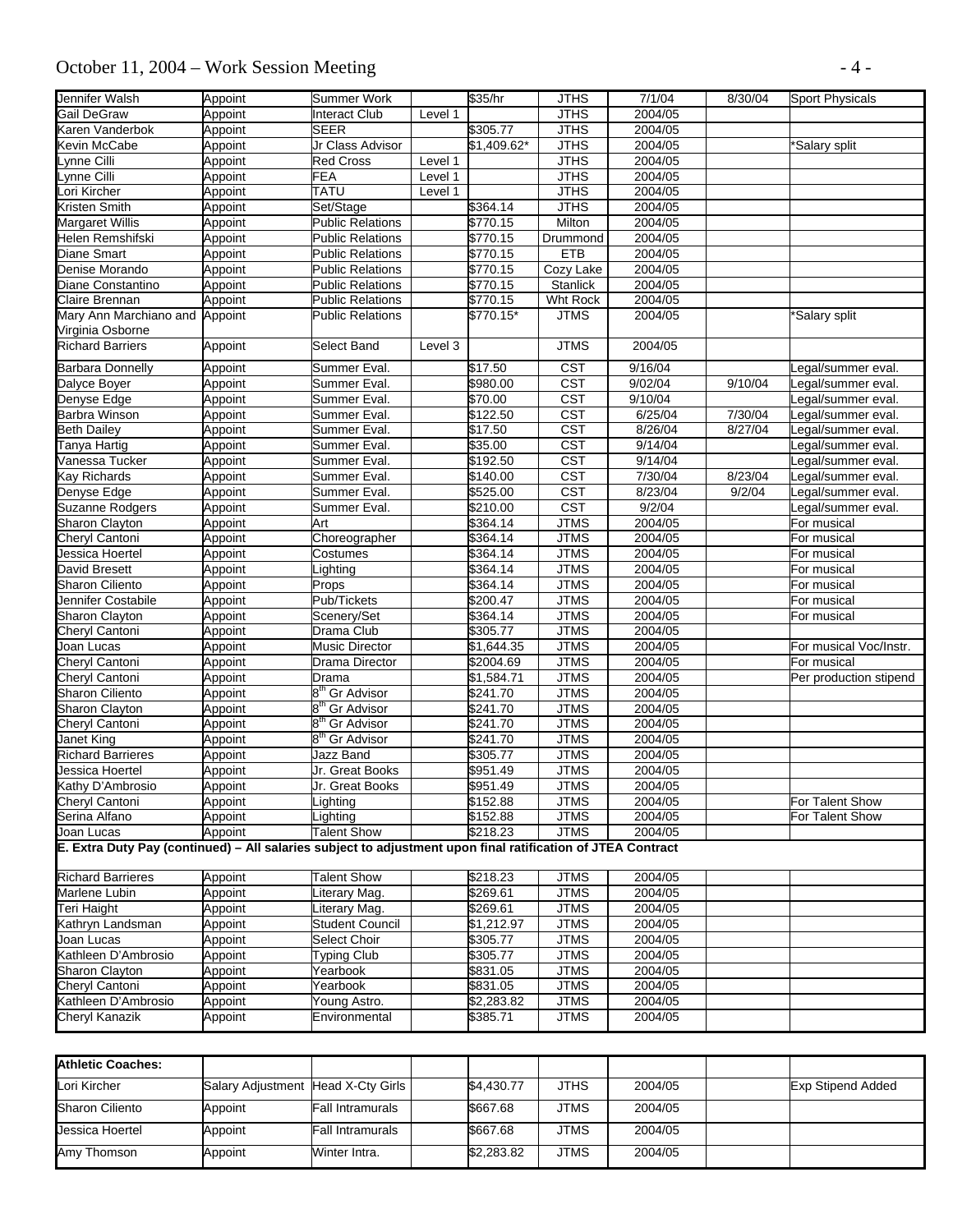| David Bresett | Appoint | Spring Intra. | $\overline{\phantom{0}}$<br>$\Delta$<br>.45<br>. עש | <b>JTMS</b> | 2004/05 |  |
|---------------|---------|---------------|-----------------------------------------------------|-------------|---------|--|

## **COURSE REIMBURSEMENTS:**

| <b>NAME</b>           | <b>COURSE</b>                                | <b>APPROVAL#</b> | <b>AMOUNT</b>          |
|-----------------------|----------------------------------------------|------------------|------------------------|
| Stewart, Christine    | Reading Clinic Practicum                     | 2 and 3          | \$1,381.50             |
|                       | Assessment & Evaluation                      |                  |                        |
| Krygier, Rose Ann     | High Performing Teacher                      | 6 and 7          | \$1,500.00             |
|                       | Learning Styles/Multiple Intelligences       |                  |                        |
| Rowens, Heather       | Using Internet to Enhance Teaching/Learning  | 8 and 9          | \$1,500.00             |
|                       | Motivating Todays Learner                    |                  |                        |
| Morando, Denise       | Motivating Todays Learner                    | 17 and 20        | \$1,500.00             |
|                       | Using Internet to Enhance Teaching/Learning  |                  |                        |
| Smith, Phyllis        | The High Performing Teacher                  | 18 and 19        | \$1,500.00             |
|                       | Learning Styles/Multiple Intelligences       |                  |                        |
| Pasake, Susan         | The High Performing Teacher                  | 21 and 22        | \$1,500.00             |
|                       | Learning Styles/Multiple Intelligences       |                  |                        |
| Harris, Nancy         | Independent Study in Environment Studies     | 23               | 970.11<br>$\mathbb{S}$ |
| Moore, Kevin          | Independent Study in Environment Studies     | 24               | $\mathbb{S}$<br>970.11 |
| VanHouten, W. Leigh   | Independent Study in Environment Studies     | 25               | \$<br>970.11           |
| Manzione, Denise      | Teachers Discover & Integrate Multimedia     | 26               | 550.00<br>$\mathbb{S}$ |
| Hugo, Catherine       | Using Internet to Enhance Teaching/Learning  | 38 and 39        | \$670.00               |
|                       | Inclusion of Special Needs Students in Class |                  |                        |
| Markowick, Jennifer   | Using Internet to Enhance Teaching/Learning  | 41 and 42        | \$710.00               |
|                       | Inclusion of Special Needs Students in Class |                  |                        |
| Richards, Kay         | Using Internet to Enhance Teaching/Learning  | 43 and 44        | \$670.00               |
|                       | Inclusion of Special Needs Students in Class |                  |                        |
| Scherlacher, Niemah   | Using Internet to Enhance Teaching/Learning  | 45 and 46        | \$670.00               |
|                       | Inclusion of Special Needs Students in Class |                  |                        |
| Baggs, Bernard        | <b>Intermediate Statistics</b>               | 5                | \$2,269.00             |
| In accordance w/JTAEA |                                              |                  |                        |
| Contract              |                                              |                  |                        |

 **H.2** Motion to approve the following job description *(Copy available for review)*:

Middle School Team Coordinator

## **I**. **EDUCATION COMMITTEE**

Motion by \_\_\_\_\_\_\_\_\_\_\_, seconded by \_\_\_\_\_\_\_\_\_\_\_, to accept the recommendation of the Superintendent to approve and adopt motions I.1 through , as described below:

**I.1** Motion to approve placement of student out of district as indicated below:

| <b>Student</b> | <b>School</b> | <b>Tuition</b> | <b>Dates</b> |
|----------------|---------------|----------------|--------------|
|                |               |                |              |
|                |               |                |              |